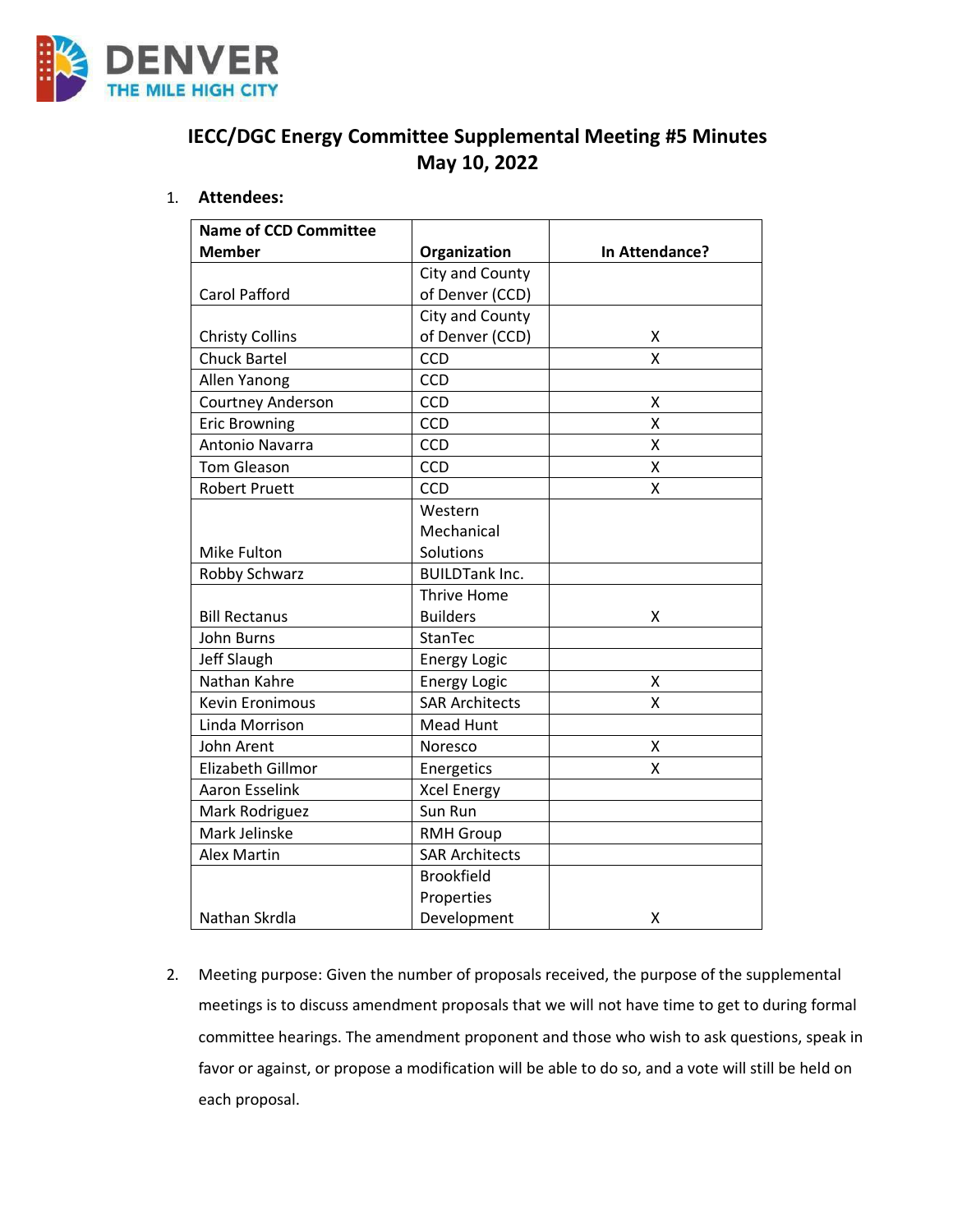- 3. Discussion and voting on IECC/DGC Energy
	- a. [#95](https://www.denvergov.org/files/assets/public/community-planning-and-development/documents/ds/building-codes/code-adoption/amendment-proposals/dgc/dgc_701.4.2.pdf) DGC 701.4.2 HVAC Minimum Efficiencies: John Arent
	- b. [#77.2](https://www.denvergov.org/files/assets/public/community-planning-and-development/documents/ds/building-codes/code-adoption/amendment-proposals/dgc/dgc_77.2.pdf) DGC Waste Heat Recapture: John Arent
	- c. [#74.2](https://www.denvergov.org/files/assets/public/community-planning-and-development/documents/ds/building-codes/code-adoption/amendment-proposals/iecc/iecc_c405.13_com.pdf) Congregate Roof Penetrations: John Arent
	- d. [#62](https://www.denvergov.org/files/assets/public/community-planning-and-development/documents/ds/building-codes/code-adoption/amendment-proposals/iecc/62_c402.5_air-barrier-testing.pdf) C402.5 Air Barrier Testing: John Arent
	- e. [#26](https://www.denvergov.org/files/assets/public/community-planning-and-development/documents/ds/building-codes/code-adoption/amendment-proposals/dgc/dgc-701.4.7.pdf) DGC 701.4.8 Unregulated energy uses: John Arent
	- f. [#26b](https://www.denvergov.org/files/assets/public/community-planning-and-development/documents/ds/building-codes/code-adoption/amendment-proposals/dgc/dgc-energy_cc102.pdf) 701.5 Solar Contribution to EUI targets: John Arent

# 4. *[#95](https://www.denvergov.org/files/assets/public/community-planning-and-development/documents/ds/building-codes/code-adoption/amendment-proposals/dgc/dgc_701.4.2.pdf) DGC 701.4.2 HVAC Minimum Efficiencies*

## Discussion:

- Proponent: Noresco
- Proposal overview: proposal for Denver Green Code to increase efficiency in prescriptive requirements. Increased heating efficiencies for heat pumps for some selected equipment. John looked at the current AAHRI database and selected equipment efficiencies that were in the 80th percentile. In other words, 20% of the equipment on the market should be a higher efficiency. These are high efficiency equipment, but they're equipment efficiencies that are available today.
- CPD: asked about product availability for equipment of this level of efficiency will this equipment be available in the near future if this is passed?
	- o Proponent: efficiency levels can be met with today's equipment
- Stakeholder Feedback: Would like to give more options to design teams and possibly just require more points in R406 or more stringent energy compliance in the performance path. Concerns about not being able to do a dedicated outside air system with this standard
- CPD: by taking it out of the system and have it be a separate provision that still doesn't make it mandatory. See advantages with this being standalone rather than grouping with the points – advantage if of encouraging the selection of this equipment and making equipment more available in our market.
- CASR: check to see if group was overall supportive of proposal with edits, incorporating stakeholder feedback – no opposition from the group

## Action Items:

• Noresco address stakeholder comments and then move proposal forward

## 5. *[#77.2](https://www.denvergov.org/files/assets/public/community-planning-and-development/documents/ds/building-codes/code-adoption/amendment-proposals/dgc/dgc_77.2.pdf) DGC Waste Heat Recapture*

## Discussion:

- Proponent: Noresco
- Proposal overview: Denver Green Code require a form of drain water heat recovery on all commercial buildings and R2 occupancies on shower facilities where there's 4 or more showers on a shared drain line. Also requirement for installing heat recovery on laundry systems that include 5 or more washing machines.
- Noresco: this is a revised proposal John tried to address all previous comments. This proposal clarifies requirement for shower drains and laundry.
- Stakeholder Feedback: Energy savings per dollar spent, this seems low on the table, but is a good option for pushing to net zero. Can help drop EUI and point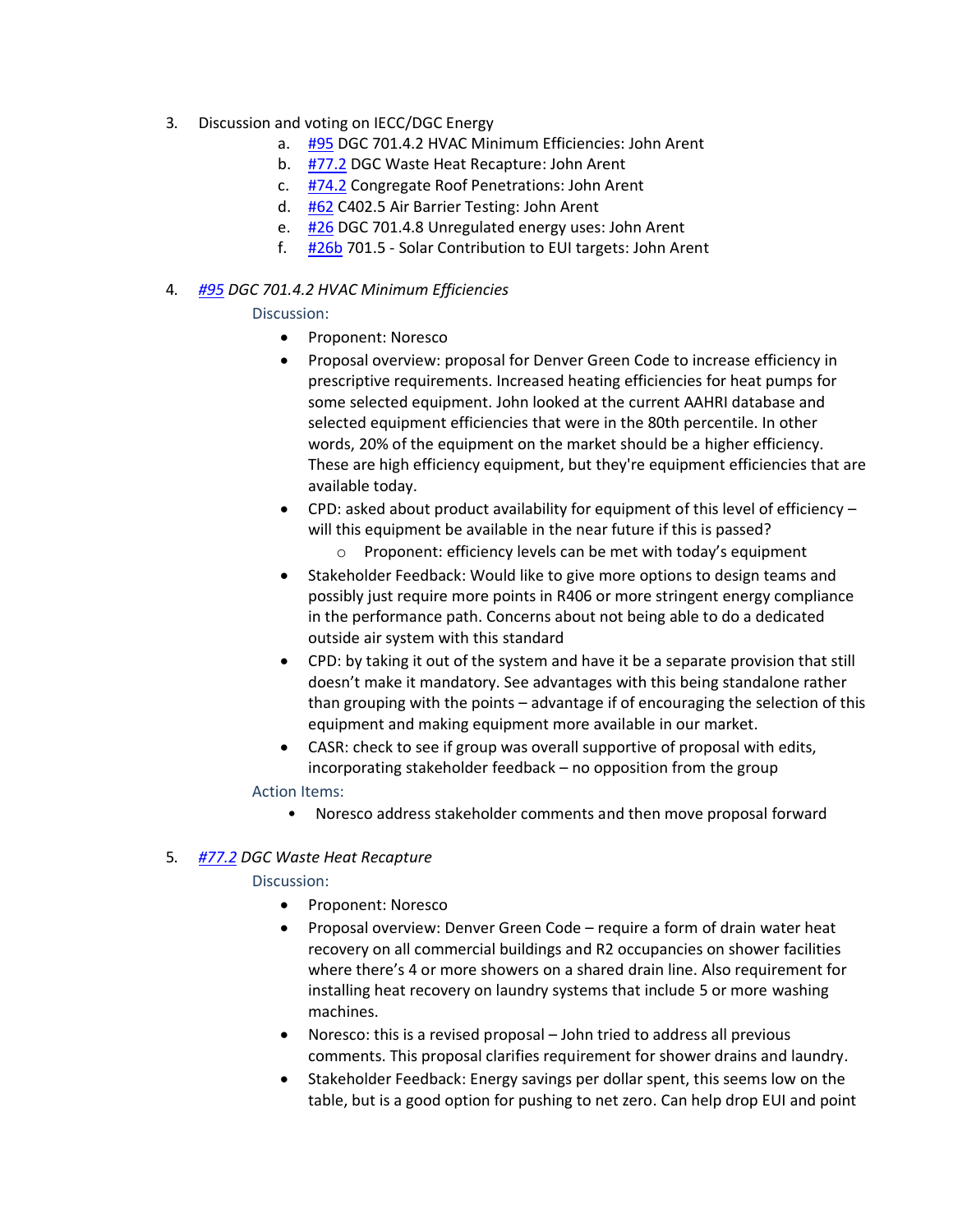towards a better building. Helpful as an option

- CPD: agreed. Value engineering chart and cost per EUI has brought waste heat recapture higher in the value chain and has resulted in it being installed on some project types (multifamily residential mainly). Would love to see it encouraged to be investigated because we have seen teams use in a cost effective way when they were saying cost per EUI and figuring out how to get to the EUI needed to achieve their goal. We know that it's been selected for some high performing projects.
- Noresco: including this as an elective can help us get feedback and data to see how this technology is being used and is performing
- CPD: advised that the language could be flipped to say when this could be used rather than say when this should be required. Recommends including an exception in there for a one-story building and not having to use wastewater recovery in a in a slab. Change all references from UPC to IPC and remove references to dryers because we're only doing waste heat recovery for washers.
- CASR and CPD staff made edits to the proposal to make sure requirements for R2 facilities are clear. Required for all commercial or R2 occupancies that has four or more shower facilities on a shared drain line.
- CASR: checked for consensus with moving proposal forward after Noresco works with CPD staff to make the discussed edits. The group agreed

## Action Items:

• Noresco address CPD comments and then move proposal forward

# 6. *[#74.2](https://www.denvergov.org/files/assets/public/community-planning-and-development/documents/ds/building-codes/code-adoption/amendment-proposals/iecc/iecc_c405.13_com.pdf) Congregate Roof Penetrations*

## Discussion:

- Proponent: Noresco
- Proposal overview: Denver Green Code solar ready zone being identified on construction documents. Sets up a prerequisite or foundation for having PV on the roof so the solar axis is designating a solar zone or solar ready zone on the building plans that meet the specifications of Appendix CB. The zone is located on the roof - can also be on the overhang of a building, on the building premise, or on a covered parking. Exception for non-residential and high-rise buildings with six or more stories above grade.
- Stakeholder Feedback: Section CB103 Are we just taking that whole appendix and using it or have we made any changes? And where is green code pushing things beyond base code?
	- o Noresco: can go through to mark that up more clearly
- CASR: checked for consensus with moving proposal forward after John makes the discussed edits. The group agreed that Noresco should make edits and return to this supplemental hearing group

## Action Items:

- Noresco clean-up proposal based on feedback provided and return to supplemental hearing meeting
- Noresco look up exception for permanently installed on-site renewable energy existing capacity and respond to the group
- Noresco go through proposal and clearly mark edits/changes to ICC language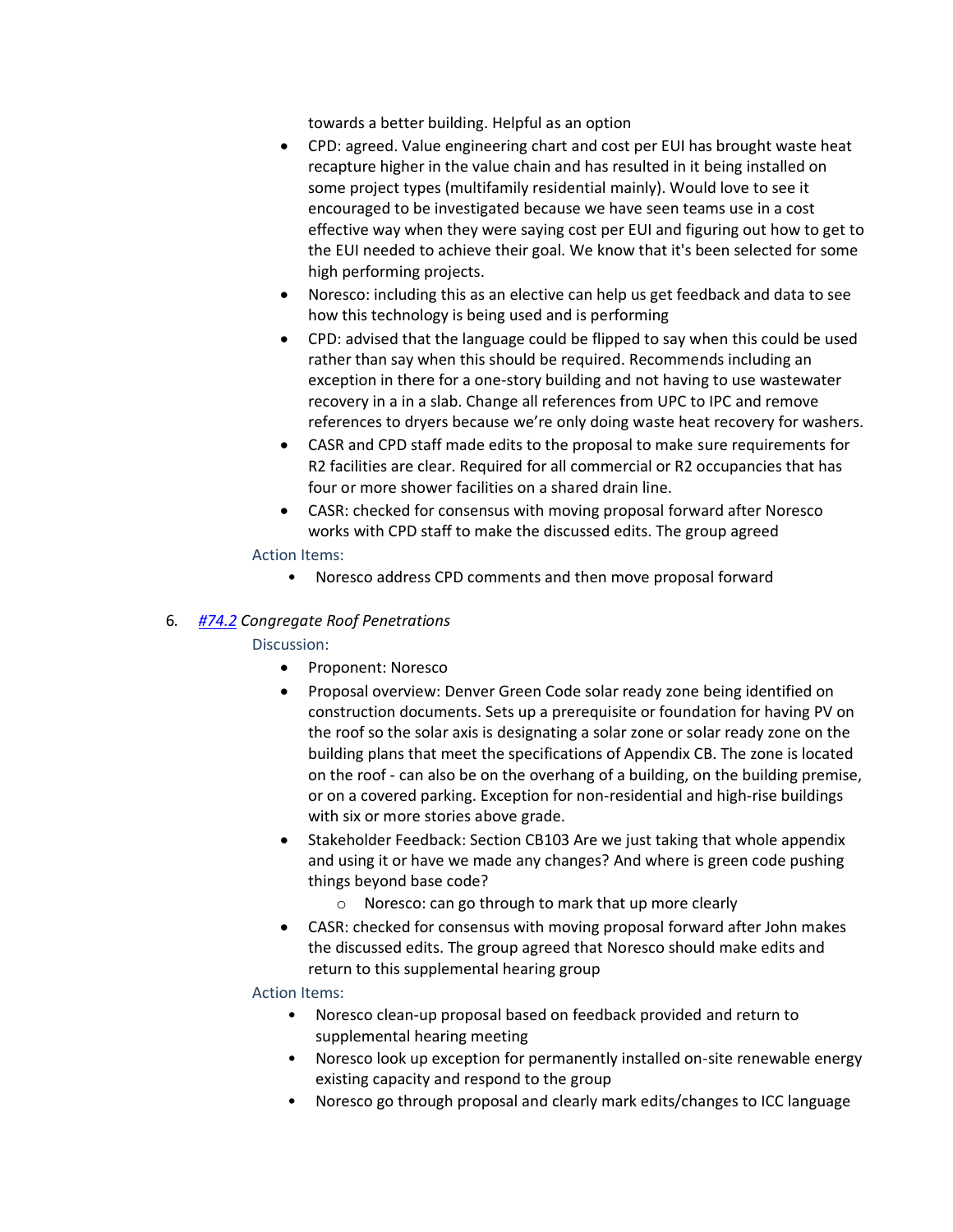#### and other edits/updates

7. *[#62](https://www.denvergov.org/files/assets/public/community-planning-and-development/documents/ds/building-codes/code-adoption/amendment-proposals/iecc/62_c402.5_air-barrier-testing.pdf) C402.5 Air Barrier Testing*

Discussion:

- Proponent: Noresco
- Proposal overview: Air leakage testing requirement for commercial buildings and high-rise residential buildings and not rely on just equipment.
- Noresco: Proposal tries to reduce or eliminate the exceptions for buildings that don't complete the testing
- Stakeholder Feedback: Having somebody look at a plan set and walking the building at rough and review things dramatically increases the likelihood of being successful in reducing air leakage. Doing these types of inspections allows the building to be so much more successful. Also there's a big cost differential between testing and inspections.
- CASR staff and Stakeholders made edits to the proposal for clarity and simplification of the proposal language
- Stakeholder Feedback: other municipalities that have required testing for a while has helped prepare local builders

#### Action items:

- Noresco to make edits discussed in meeting and bring proposal back to supplemental hearing meeting
- 8. [#26](https://www.denvergov.org/files/assets/public/community-planning-and-development/documents/ds/building-codes/code-adoption/amendment-proposals/dgc/dgc-701.4.7.pdf) DGC 701.4.8 Unregulated energy uses

## Discussion:

- Proponent: Noresco
- Proposal overview: Denver Green Code intent is to improve efficiency of appliances to require Energy Star "most efficient" tier for clothes washers, dishwashers, refrigerators, and freezers.
- Stakeholder Feedback: What to do if there are no Energy Star ADA appliances? We wouldn't want that to necessarily exclude things that can meet it, like refrigerators and dishwashers.
- CPD: a lot of these items like vending machines, clothes washers, etc. are not inspected, so there's not really any enforcement on these items. These are unregulated loads – they're typically not reviewed or inspected.
- CASR: does everyone support this proposal moving forward once Noresco makes edits based on feedback provided? Group agreed

## Action items:

• Noresco make edits discussed in meeting and move proposal forward

## 9. *[#26b](https://www.denvergov.org/files/assets/public/community-planning-and-development/documents/ds/building-codes/code-adoption/amendment-proposals/dgc/dgc-energy_cc102.pdf) 701.5 - Solar Contribution to EUI targets*

## Discussion:

- Proponent: Noresco
- Proposal overview: Denver Green Code. The Denver Green Code requires the .77 multiplier essentially means that it requires a 23% whole building reduction energy production from the base code. It's very difficult to meet, so the idea is